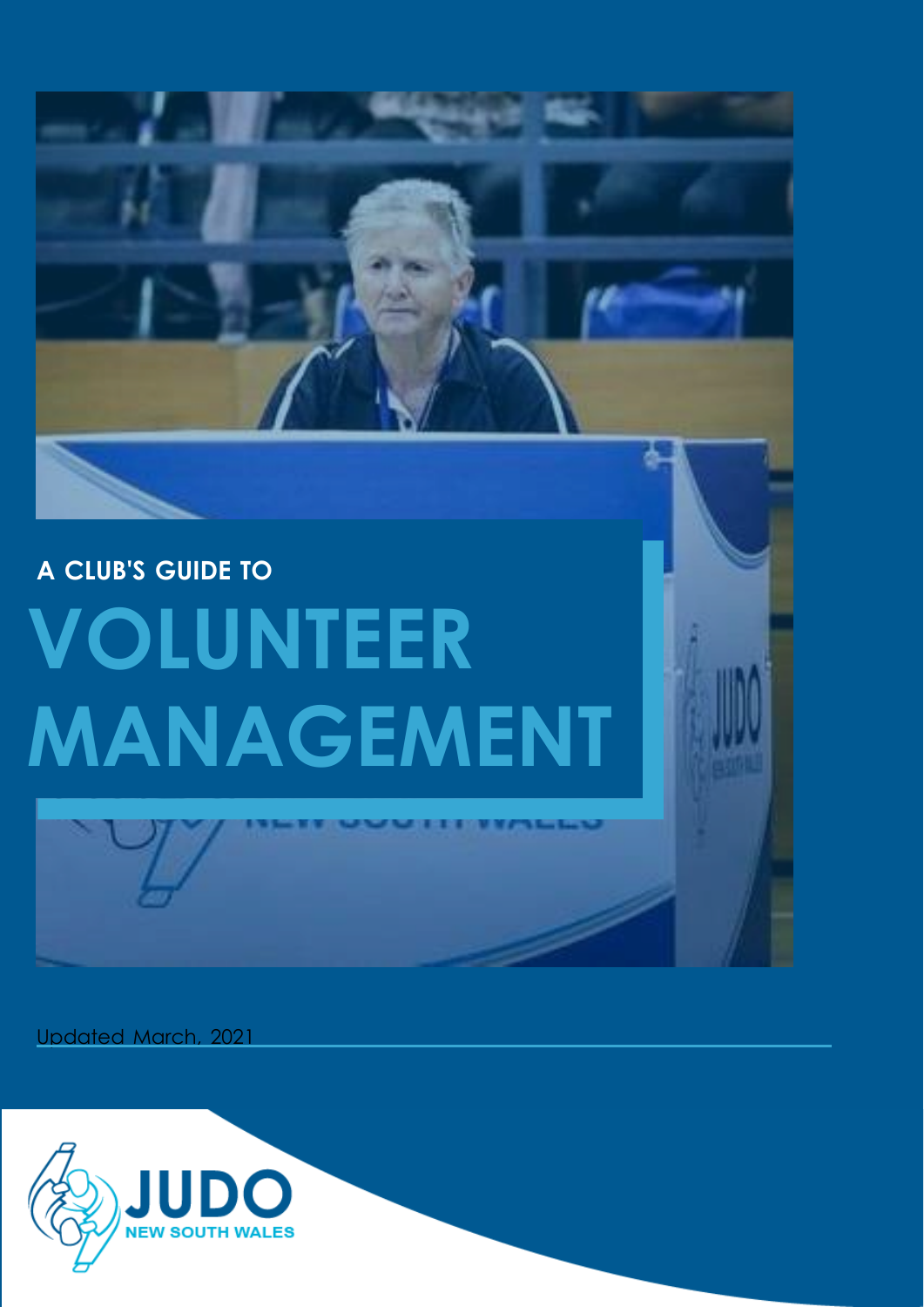### **CONTENTS**



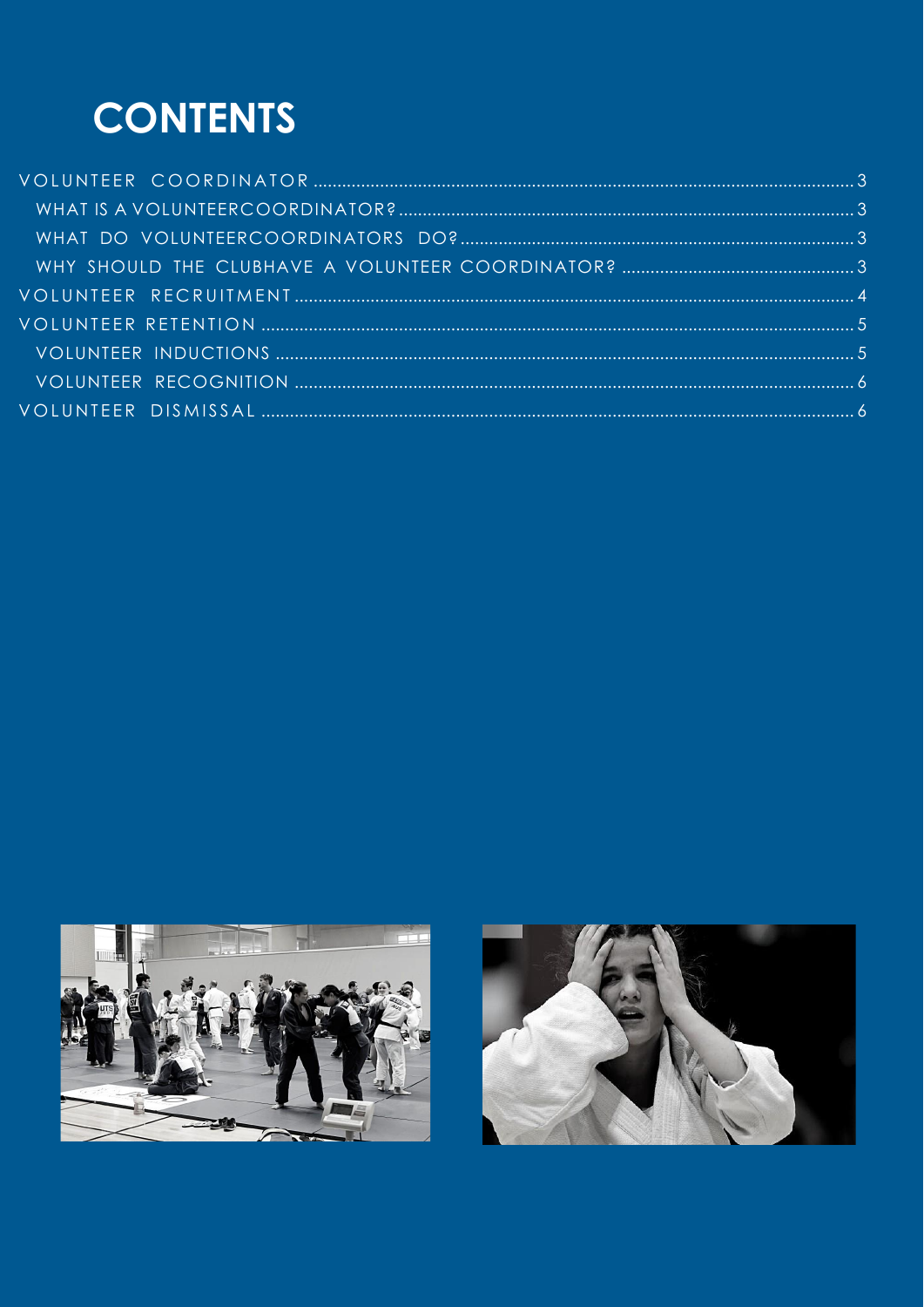### <span id="page-2-0"></span>**VOLUNTEER COORDINATOR**

#### <span id="page-2-1"></span>**WHAT IS A VOLUNTEER COORDINATOR?**

A volunteer coordinator is responsible for the recruitment, management, and retention of volunteers within the club.

The volunteer coordinator is positive and enthusiastic, well organised and can communicate effectively and build relationship quickly.

#### <span id="page-2-2"></span>**WHAT DO VOLUNTEER COORDINATORS DO?**

A volunteer coordinator is responsible for volunteer management including:

- Recruiting new volunteers
- Developing job descriptions.
- Ensuring all volunteer jobs are filled bythe right people.
- Inducting new volunteers to the club
- Rostering of volunteers
- Communication with volunteers
- Recognition initiatives

#### <span id="page-2-3"></span>**WHY SHOULD THE CLUB HAVE A VOLUNTEER COORDINATOR?**

Without volunteers, many clubs would fold. Volunteers are the most important asset within your club, but volunteer management can be very time consuming.

A volunteer coordinator will look after all things volunteers and ensure the club's volunteer base feels supported and continues to grow. This will free up time for the club committee to focus on other important club operational requirements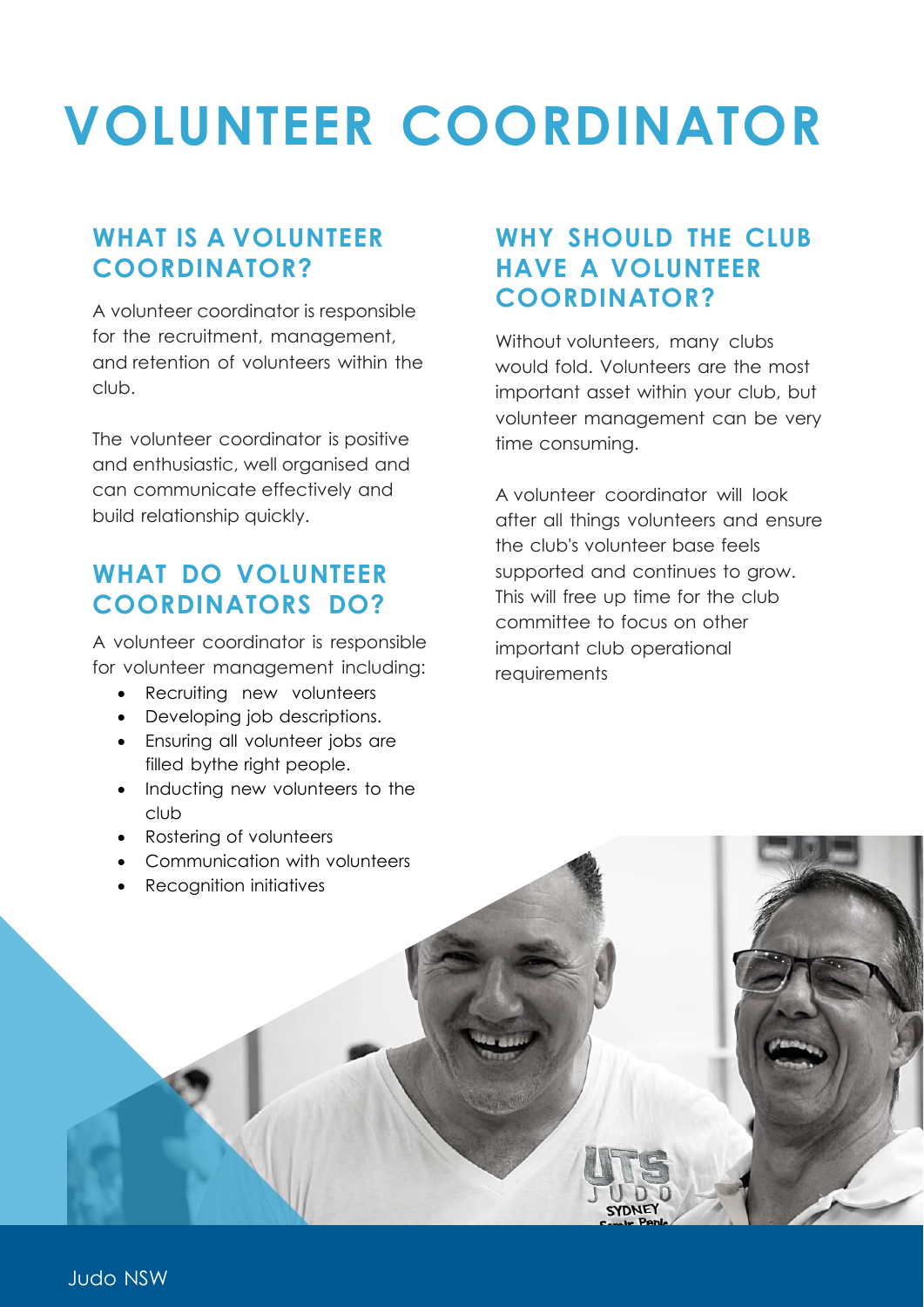### <span id="page-3-0"></span>**VOLUNTEER RECRUITMENT**

Volunteers are the lifeblood of any club, but it can be hard to recruit new volunteers. The Market [Segmentation](https://www.clearinghouseforsport.gov.au/research/market-seg/volunteers) Study for Volunteers found nearly one in four people said they were likely or extremely likely to volunteer in a sports club, with three-quarters coming from those who currently are not volunteering in club sport. This shows there is plenty of willing people out there wanting to volunteer.

It is important the recruitment process is efficient, or the club may lose valuable volunteers.

#### **THE RECRUITMENT PROCESS**

**Step one:** create a database of your current volunteers and their skills, interests areas and other relevant information like qualifications and licenses.

**Step two:** create a list of current and future volunteer roles within your club. This may include table workers for events, first-aiders, coaches, general helpers, and club committee roles.

**Step three:** review the volunteer database and the volunteer roles list to identify any gaps and help target your recruitment process.

**Step four:** create position descriptions and work instructions (where relevant). This will help the recruitment as volunteers have a clear understanding of what they will be committing to.

**Step five:** find and appoint volunteers. Start your search within your club. Parents and guardians are a great start. Friends and extended family of your current members, local retirement villages and club sponsors may also be open to volunteering opportunities.

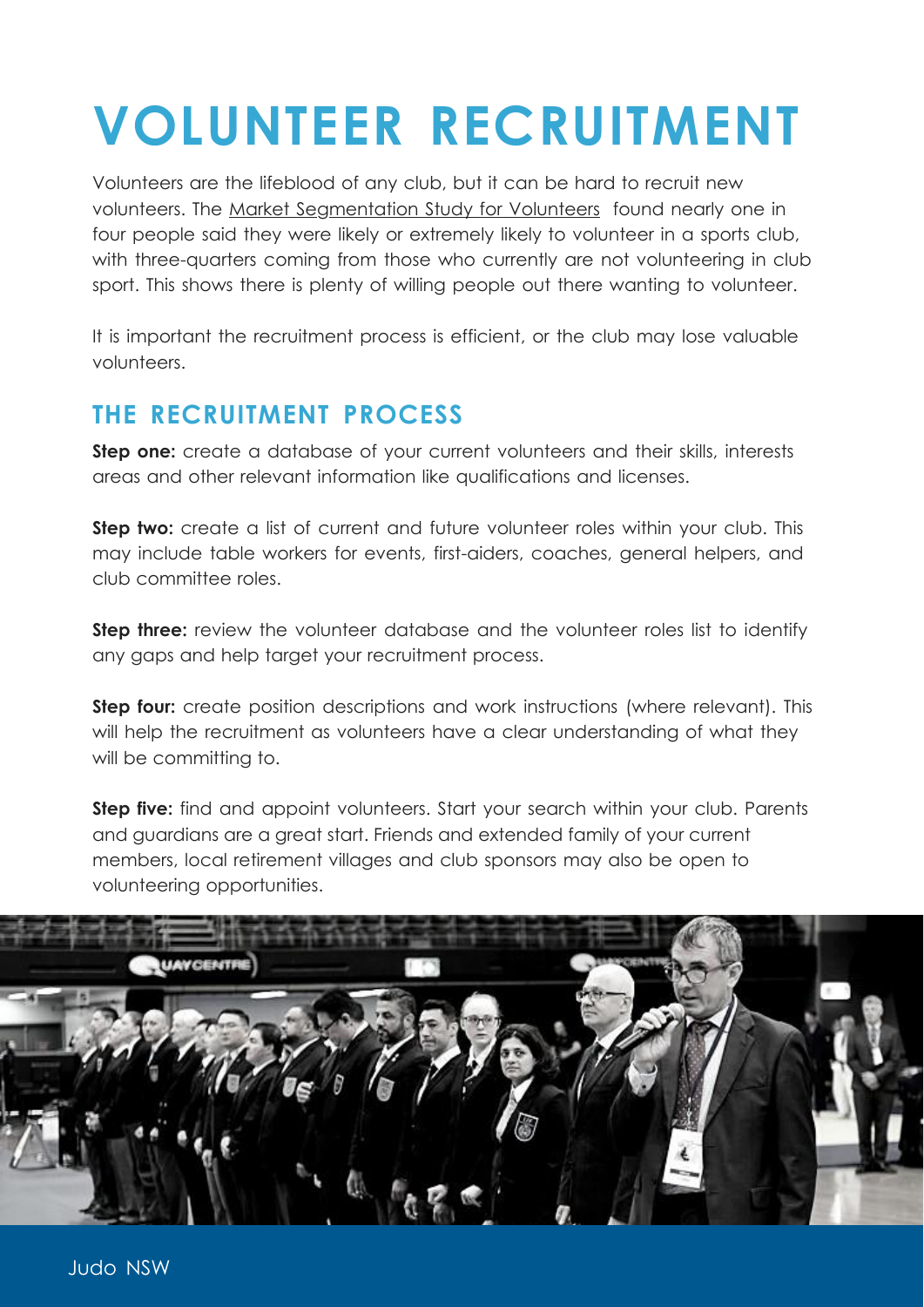## <span id="page-4-0"></span>**VOLUNTEER RETENTION**

It is much easier to keep volunteers than it is to recruit new volunteers. When looking at volunteer retention, it is important to understand why someone might volunteer for your club to ensure volunteering is attractive and fulfilling as possible.It is also important to look at some of the barriers to volunteering to make it as easy as possible for people to volunteer.

The Market [Segmentation](https://www.clearinghouseforsport.gov.au/research/market-seg/volunteers) Study for Volunteers helps identify segments in the Australian community with the greatest potential for recruitment of new sportvolunteers, and practices and strategies for the retention of current sport volunteers.

The study shows the greatest threat to retention of volunteers is the perceptionthat their time is not being used productively and that they are not valued and needed. One highlighted threat to retention is how people are recruited and theirpreparation for the role they take on.

The best way to retain volunteers is by ensuring clarity of volunteer role with adequate training and support, followed by appropriate recognition initiatives.

#### <span id="page-4-1"></span>**VOLUNTEER INDUCTIONS**

Volunteer inductions are an important step to ensuring your new volunteers feel welcome and comfortable. It also helps the volunteer understand what they need to do and who to turn to if they need help.

An induction can take place over several sessions and it does not all have to becompleted on the first day. Clubs can also consider a buddy system for new or less experienced volunteers as part of an induction.

While inductions can be done informally, it is best it covers:

- Club policies and procedures e.g. where to find them, what they cover etc
- Information about the club and its activities
- A position description and any work instructions for the role
- Introduction to club people plus contact details for anyone they may need tocontact
- Tour of the facilities

After the induction process is completed, check in regularly with the new volunteer to ensure they feel comfortable in their new role.